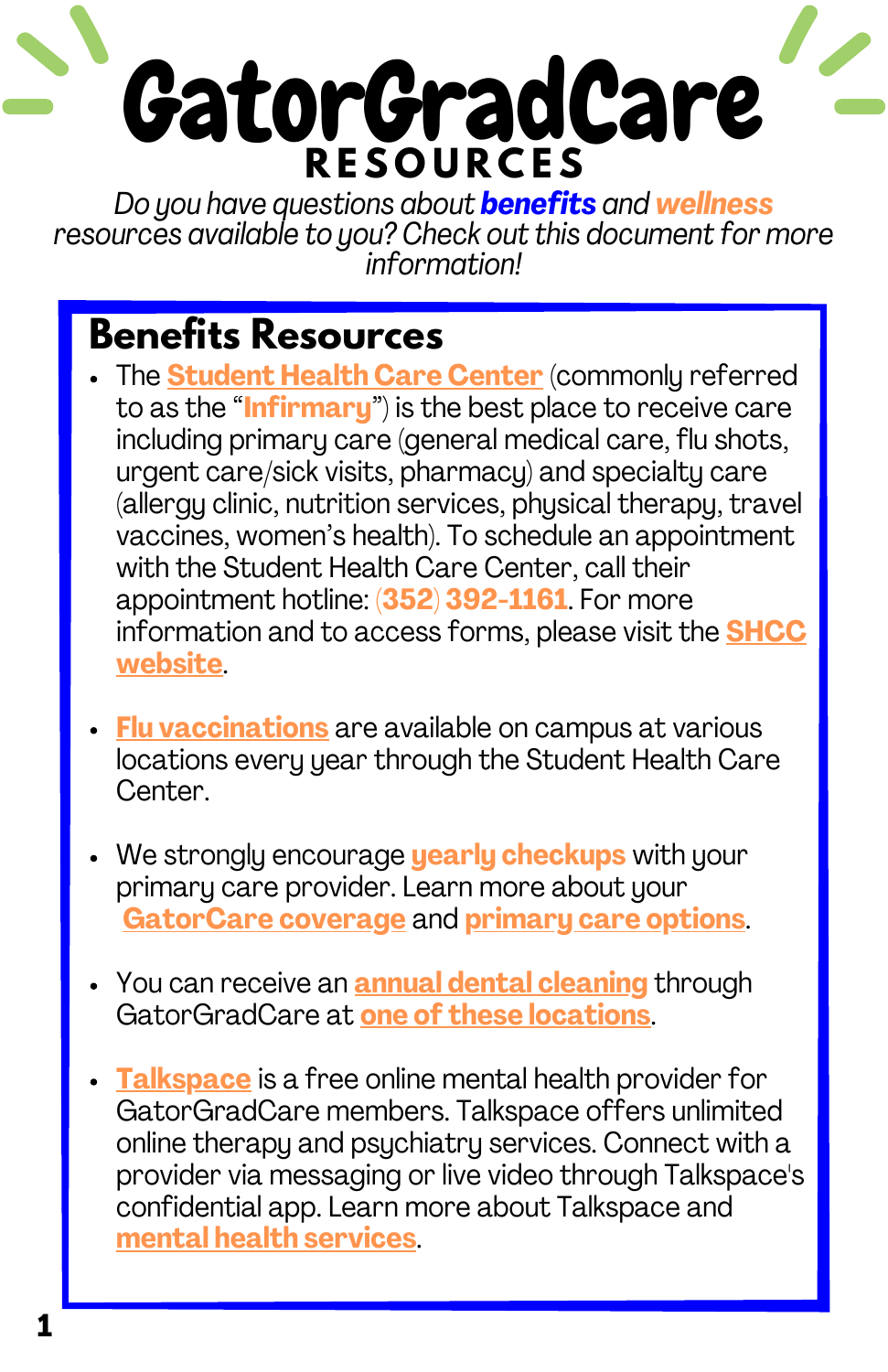*Continued.*

## **Benefits Resources (cont.)**

- **Healthy Addition Prenatal [Program](https://gatorcare.org/health-resources/pregnancy/)** is a free program for GatorGradCare members that encourages healthy practices during pregnancy. The program includes pregnancy risk screening and monitoring, education on healthy lifestyle and dietary habits, prenatal information, emotional support, answers to questions and concerns, and reinforcement of the provider's plan of care.
- View a complete list of **urgent care [facilities](https://gatorcare.org/wordpress/files/2021/10/Statewide-UCC-Updated-1-1-2022.pdf)** available to GatorCare members. Keep in mind that the Student Health Care Center can also serve as an urgent care provider.
- You have options when it comes to choosing care. Knowing **what is and isn't an [emergency](https://ufh-gatorcare.sites.medinfo.ufl.edu/files/2017/08/137238-GatorCare_Where_to_Go_When_You_Need_Care_Flyer_GatorGradCare_FINAL.pdf)** can help you plan for the unexpected. The **[GatorGradCare](https://gatorcare.org/gatorgradcare) page** has more information about urgent care and emergency room visits under "**Quick [Reference.](https://gatorcare.org/gatorgradcare/#quick)**"
- You can **email your dedicated service [representative](mailto:GatorCareCSR@bcbsfl.com)** with any questions about your benefits. Their contact information can be found on the **[GatorGradCare](https://gatorcare.org/gatorgradcare) page**.

*Wellness [Resources](#page-2-0) next page!*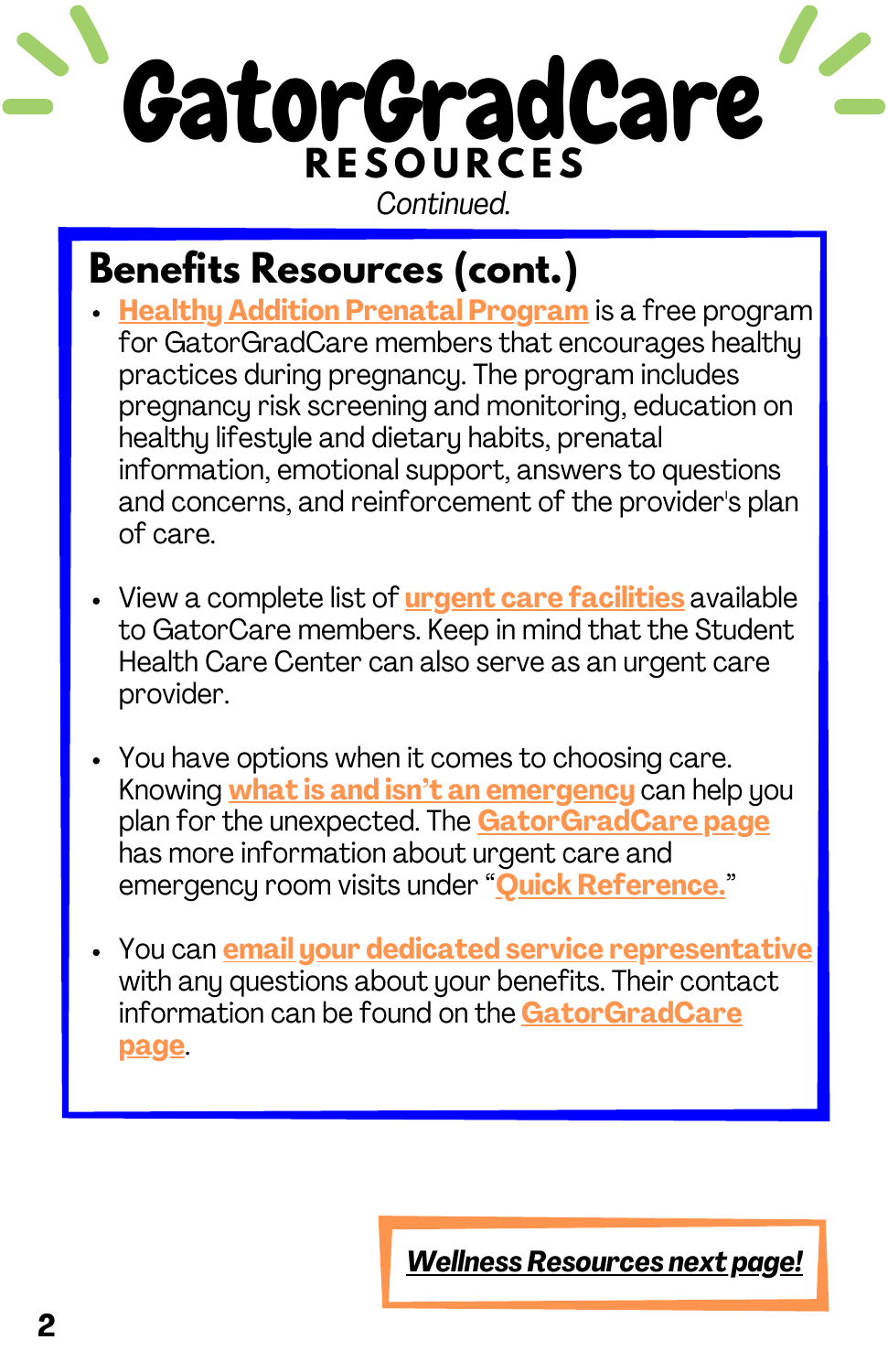*Continued.*

#### <span id="page-2-0"></span>**Wellness Resources**

- GatorGradCare subscribers are eligible to participate in the annual **Better You Strides Wellness Incentive Program**. Complete an online health [assessment](https://gatorcare.org/gatorgradcare/#incentive) and a biometric screening for a \$50 Amazon e-card. For more information, scroll to the "**Wellness [Incentive](https://gatorcare.org/gatorgradcare/#incentive)**" section of the **[GatorGradCare](https://gatorcare.org/gatorgradcare) page**.
- **[RecSports](https://recsports.ufl.edu/)** has a variety of facilities and resources to help keep you healthy! **Southwest Recreation Center** and **Student Recreation and Fitness Center** are the two gyms on campus. Both gyms offer group fitness classes, equipment for a full body workout, free weight areas, cardio machines, basketball courts, and racquetball courts. At Southwest Recreation Center you can also find an indoor track, and at Student Recreation and Fitness Center you can swim in the **Florida Pool**! At the center of campus, you can find **volleyball**, **tennis**, and **basketball courts** as well as a **skate park** at the **Broward Outdoor Recreation Complex**.
- **[GatorWell](https://gatorwell.ufsa.ufl.edu/)** is a health promotion service focused on educating UF students about health and wellness topics relevant to the college experience. They offer **programs and counseling** on topics such as **HIV testing**, **quit tobacco**, and **wellness coaching for academic success**.